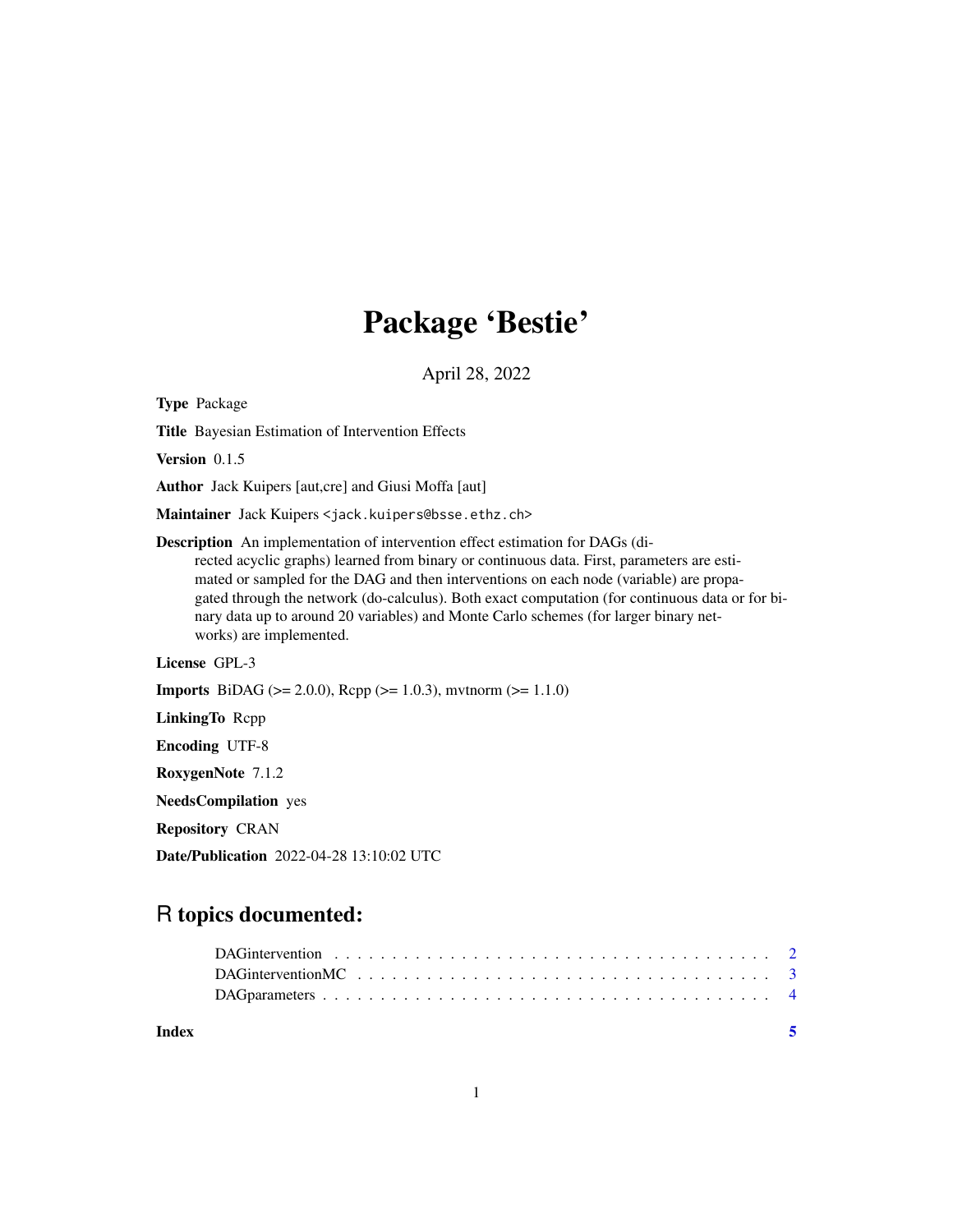<span id="page-1-0"></span>

#### **Description**

DAGintervention takes a DAG or a sampled chain of DAGs (for example from the [partitionMCMC](#page-0-0) function of the BiDAG package) and computes the intervention effect of each node on all others. For binary data, this is performed by exhaustively examining all possible binary states. This is exponentially complex in the number of variables which should therefore be limited to around 20 or fewer. For more variables there is a Monte Carlo version [DAGinterventionMC](#page-2-1) instead. For continuous data, the intervention estimation is performed by extracting the edge coefficients from their posterior distribution and using matrix inversion following arXiv:2010.00684. User-defined scores are also supported as long as the DAG parameters are analogous to the BDe/BGe cases, see [DAGparameters](#page-3-1).

#### Usage

```
DAGintervention(incidences, dataParams, sample = TRUE, unrollDBN = TRUE)
```
#### Arguments

| incidences | a single adjacency matrix of a list of adjacency matrices of sampled DAGs, with<br>entry [i,j] equal to 1 when a directed edge exists from node i to node j |
|------------|-------------------------------------------------------------------------------------------------------------------------------------------------------------|
| dataParams | the data and parameters used to learn the DAGs derived from the scoreparameters<br>function of the BiDAG package                                            |
| sample     | logical indicating whether to sample the parameters of each node from the pos-<br>terior (TRUE, default) or to take the expectation (FALSE)                 |
| unrollDBN  | logical indicating whether to unroll a DBN to a full DAG over all time slices<br>(TRUE, default) or to use the compact representation (FALSE)               |

#### Value

a single matrix or a list of matrices containing the full set of intervention effects for each input DAG. Entry [i,j] is the downstream effect on node j of intervening on node i (the difference observed at node j when setting node i to 1 and 0)

#### See Also

[scoreparameters](#page-0-0)

#### Examples

scoreParam <- BiDAG::scoreparameters("bde", BiDAG::Asia) causalmat <- DAGintervention(BiDAG::Asiamat, scoreParam)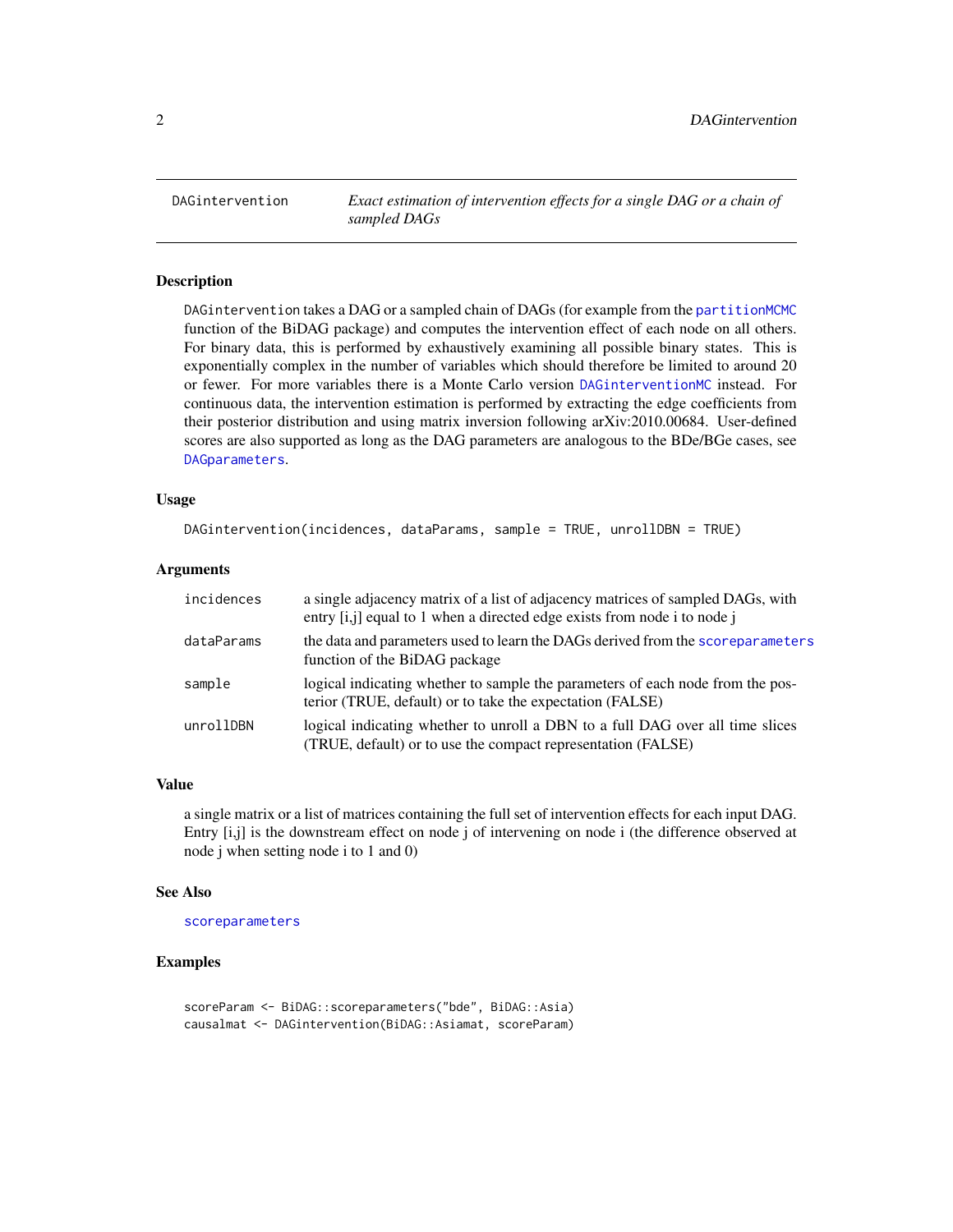<span id="page-2-1"></span><span id="page-2-0"></span>DAGinterventionMC *Monte Carlo estimation of intervention effects for a DAG or chain of sampled DAGs*

#### Description

DAGinterventionMC takes a DAG or a sampled chain of DAGs (for example from the [partitionMCMC](#page-0-0) function of the BiDAG package) and computes, for binary data, a Monte Carlo estimate of the intervention effect of each node on all others by simulating data from the DAG. By default each node is intervened upon and the downstream effects estimated by further sampling. A faster but less robust and accurate version is also offered which reweights a single simulated dataset.

#### Usage

```
DAGinterventionMC(
  incidences,
  dataParams,
  sampleSize,
  sample = TRUE,
  fixNode = TRUE,
  reducedVarianceSampling = TRUE,
  unrollDBN = TRUE
)
```
#### Arguments

| incidences              | a single adjacency matrix of a list of adjacency matrices of sampled DAGs, with<br>entry [i,j] equal to 1 when a directed edge exists from node i to node j                |
|-------------------------|----------------------------------------------------------------------------------------------------------------------------------------------------------------------------|
| dataParams              | the data and parameters used to learn the DAGs derived from the scoreparameters<br>function of the BiDAG package                                                           |
| sampleSize              | the number of Monte Carlo samples to draw                                                                                                                                  |
| sample                  | logical indicating whether to sample the parameters of each node from the pos-<br>terior (TRUE, default) or to take the expectation (FALSE)                                |
| fixNode                 | logical indicating whether to intervene on each node (TRUE, default) and re-<br>sample downstream nodes or to sample once and reweight the sample (FALSE)                  |
| reducedVarianceSampling |                                                                                                                                                                            |
|                         | logical indicating whether to perform Bernoulli samping for each node (FALSE)<br>or to sample from a distribution with the same mean and lower variance (TRUE,<br>default) |
| unrollDBN               | logical indicating whether to unroll a DBN to a full DAG over all time slices<br>(TRUE, default) or to use the compact representation (FALSE)                              |

#### Value

a single matrix or a list of matrices containing the full set of intervention effects for each input DAG. Entry [i,j] is the downstream effect on node j of intervening on node i (the difference observed at node j when setting node i to 1 and 0)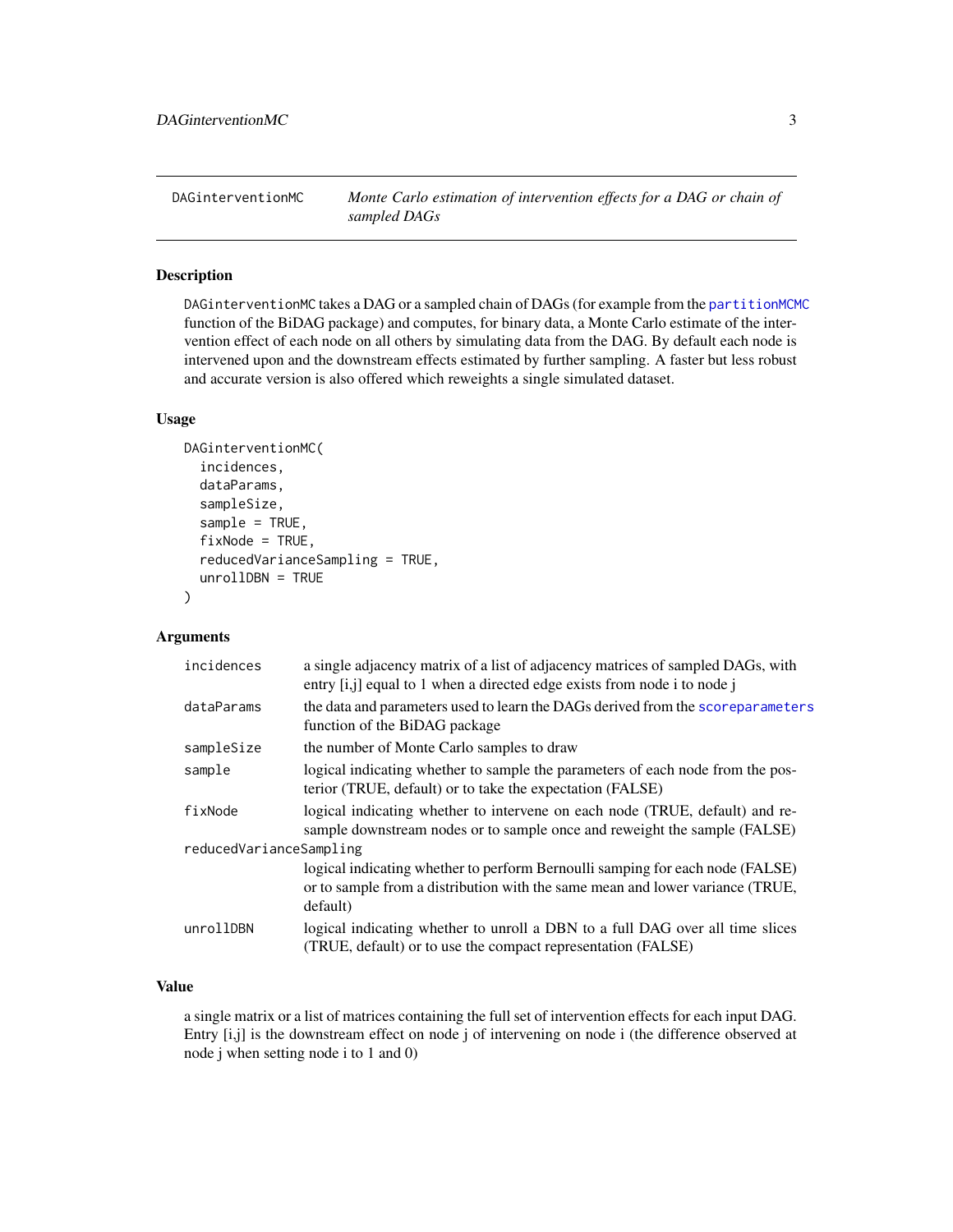#### See Also

[scoreparameters](#page-0-0)

#### Examples

```
scoreParam <- BiDAG::scoreparameters("bde", BiDAG::Asia)
causalmatMC <- DAGinterventionMC(BiDAG::Asiamat, scoreParam, 1e4)
```

```
DAGparameters Augment a DAG with parameters
```
#### Description

DAGparameters takes a DAG and augments it with parameters. For binary data these are the parameters of the posterior beta distributions and its mean. For continuous data, these are parameters of the posterior distributions of the edge coefficients from arXiv:2010.00684. There is support for user-defined augmentation, with the caveat that it must match the output format of either the binary or continuous cases.

#### Usage

```
DAGparameters(incidence, dataParams, unrollDBN = TRUE)
```
#### Arguments

| incidence  | a single adjacency matrix with entry [i,j] equal to 1 when a directed edge exists<br>from node i to node j                                    |
|------------|-----------------------------------------------------------------------------------------------------------------------------------------------|
| dataParams | the data and parameters used to learn the DAGs derived from the scoreparameters<br>function of the BiDAG package                              |
| unrollDBN  | logical indicating whether to unroll a DBN to a full DAG over all time slices<br>(TRUE, default) or to use the compact representation (FALSE) |

#### Value

the DAG and a list of parameters for each node given its parents

#### Examples

```
scoreParam <- BiDAG::scoreparameters("bde", BiDAG::Asia)
AsiaParam <- DAGparameters(BiDAG::Asiamat, scoreParam)
```
<span id="page-3-0"></span>